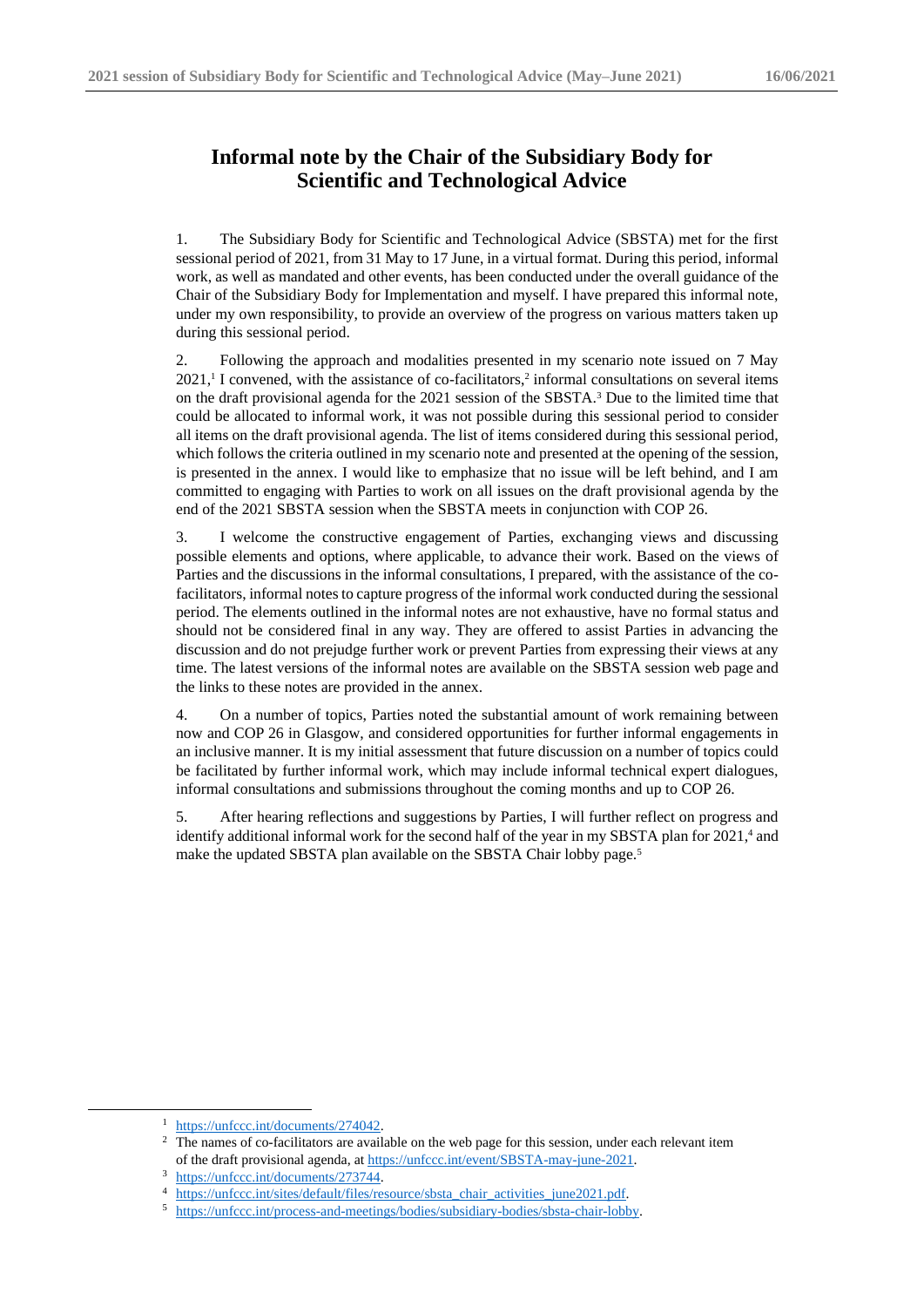## **Overview on progress captured on informal work at the 2021 session of the Subsidiary Body for Scientific and Technological Advice (May–June)**

1. This annex provides references to the informal notes capturing progress on informal work of Parties at the first sessional period of the 2021 sessions of the Subsidiary Body for Scientific and Technological Advice (May–June), convened remotely from 31 May to 17 June 2021.

2. Information on the mandated and other events convened during the session can be found at [https://unfccc.int/event/SBSTA-may-june-2021#mandated\\_events](https://unfccc.int/event/SBSTA-may-june-2021#mandated_events) and [https://unfccc.int/SB2021/schedule.](https://unfccc.int/SB2021/schedule)

| Item of the draft provisional agenda <sup>+</sup>                                                                                                                                                                                                                                                 | Link to informal note                              |
|---------------------------------------------------------------------------------------------------------------------------------------------------------------------------------------------------------------------------------------------------------------------------------------------------|----------------------------------------------------|
| Item 3: Nairobi work programme on impacts, vulnerability<br>and adaptation to climate change                                                                                                                                                                                                      | https://unfccc.int/documents/279107,<br>16/06/2021 |
| Item 8: Koronivia joint work on agriculture*                                                                                                                                                                                                                                                      | https://unfccc.int/documents/278837,<br>15/06/2021 |
| Item 9: Sources of input for the global stocktake under the<br>Paris Agreement                                                                                                                                                                                                                    | https://unfccc.int/documents/279052,<br>16/06/21   |
| Sub-item 10(a): Research and systematic observation                                                                                                                                                                                                                                               | https://unfccc.int/documents/279102,<br>14/06/21   |
| Sub-item 10(b): Second periodic review of the long-term<br>global goal under the Convention and of overall progress<br>towards achieving it*                                                                                                                                                      | https://unfccc.int/documents/279102,<br>16/06/21   |
| Item 11: Matters relating to the forum on the impact of the<br>implementation of response measures serving the Convention,<br>the Kyoto Protocol and the Paris Agreement*                                                                                                                         | https://unfccc.int/documents/279078,<br>16/6/2021  |
| Item 14: Methodological issues under the Paris Agreement:<br>Sub-item 14(a): Common reporting tables for the electronic<br>reporting of the information in the national inventory reports<br>of anthropogenic emissions by sources and removals by sinks<br>of greenhouse gases                   | https://unfccc.int/documents/279025,<br>15/06/21   |
| Sub-item 14(b): Common tabular formats for the electronic<br>reporting of the information necessary to track progress made<br>in implementing and achieving nationally determined<br>contributions under Article 4 of the Paris Agreement                                                         | https://unfccc.int/documents/279026,<br>15/06/21   |
| Sub-items $14(c)$ : Common tabular formats for the electronic<br>reporting of the information on financial, technology<br>development and transfer and capacity-building support<br>provided and mobilized, as well as support needed and<br>received, under Articles 9-11 of the Paris Agreement | https://unfccc.int/documents/279099,<br>16/06/21   |
| Sub-item 14(d): Outlines of the biennial transparency report,<br>national inventory document and technical expert review<br>report pursuant to the modalities, procedures and guidelines<br>for the transparency framework for action and support                                                 | https://unfccc.int/documents/279027,<br>15/06/21   |
| Sub-item 14(e): Training programme for technical experts<br>participating in the technical expert review                                                                                                                                                                                          | https://unfccc.int/documents/279028,<br>15/06/21   |